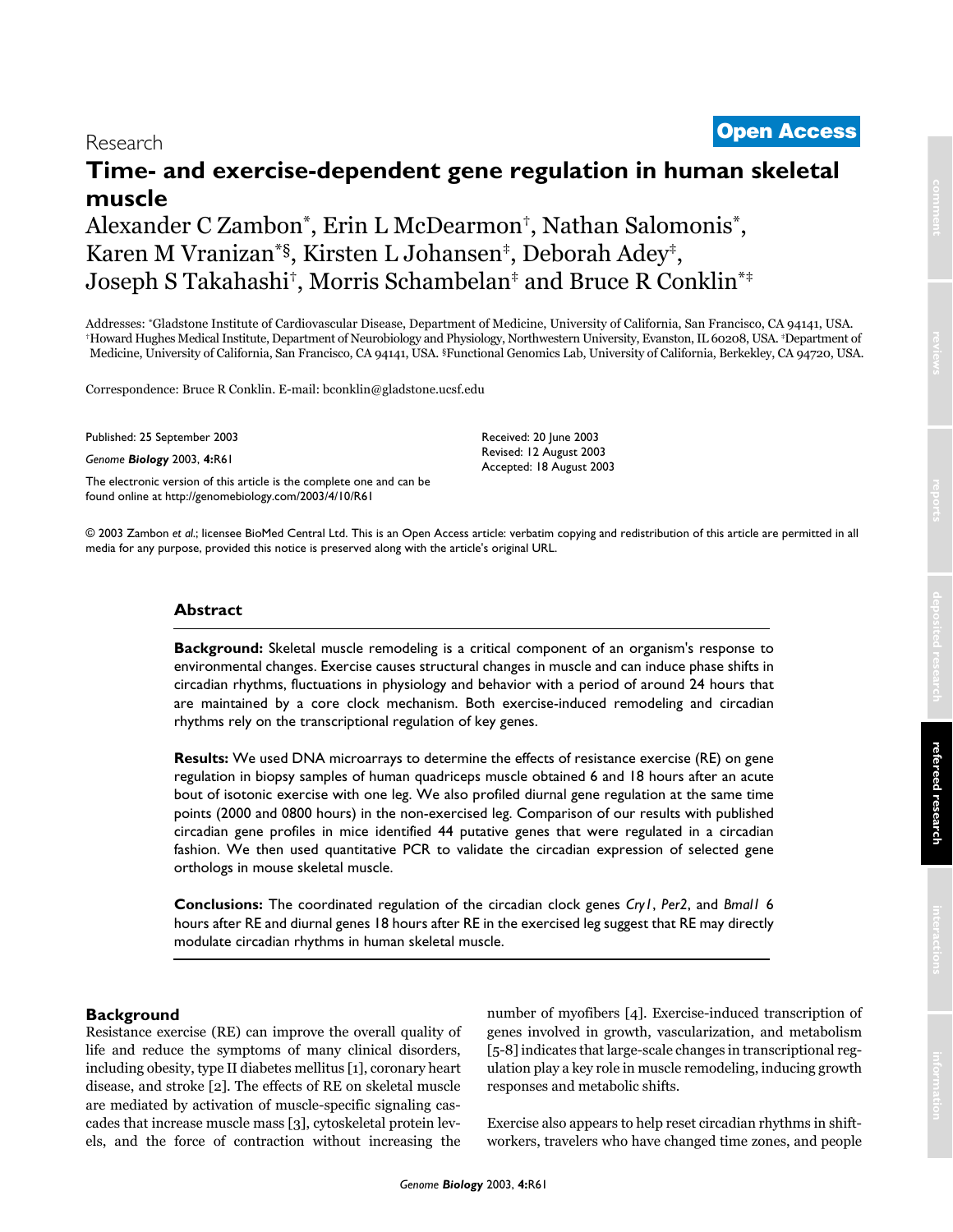with sleep disorders [9-13]. Circadian rhythms are approximately 24-hour fluctuations in gene regulation, physiology, and behavior that have evolved to optimize daily cycles of sleep, activity, feeding, and metabolism [14]. Exercise influences both the phase [15] and the amplitude [16] of circadian rhythms in mice, but this phenomenon is largely unexplored in human tissues.

Circadian rhythms are controlled by a clock mechanism located in central and peripheral tissues. The mechanism comprises an autoregulatory transcriptional feedback loop that includes the circadian-clock genes *Clock*, *Bmal1*, *Period* (*Per*) and *Cryptochrome* (*Cry*). Clock and Bmal1 constitute the positive arm of the feedback loop. These proteins form heterodimers, bind to specific DNA regulatory elements (Eboxes), and initiate transcription of *Per 1*, *2*, and *3* and *Cry 1* and *2*. In mammals, the *Per* and *Cry* gene products, which constitute the negative arm of the transcriptional feedback loop, form homo- and/or heteromeric complexes, translocate to the nucleus, and repress Clock/Bmal1-mediated transcription [17,18] in a temporal manner. Although most studies have focused on the rhythmic expression of these few core clock genes, recent evidence suggests that genes regulated in a circadian fashion (or circadian output genes) constitute 8- 10% of all genes expressed in mouse tissues [19,20].

Classically, peripheral clocks are thought to be controlled by a central clock located in the suprachiasmatic nucleus (SCN), which is believed to also synchronize clocks in other brain regions [21]. However, under certain conditions (such as restricted feeding), peripheral tissue clocks can be regulated independently of the SCN [22,23]. The phase-shifting effects of exercise on mammalian circadian rhythms are thought to be mediated by inputs to SCN neurons (these include serotonin [24], neuropeptide Y [25], and melatonin [13,26]) and ultimately lead to acute changes in SCN *Per1* and *Per2* expression [27]. The extent to which RE may be able to directly affect circadian-regulated genes in peripheral tissues such as human muscle is not known, however.

To understand the global transcriptional effects of RE and time of day on gene expression in human skeletal muscle (hSkM), we used DNA microarrays to analyze biopsies of exercised and non-exercised hSkM collected at different times of day. This study was designed to answer three specific questions. What genes and biological processes are regulated in hSkM by RE and time of day? Which orthologs of genes that undergo temporal regulation in hSkM also undergo circadian regulation in mouse skeletal muscle (mSkM), liver (mLvr), heart (mHrt) or SCN (mSCN)? Are diurnally regulated genes expressed in skeletal muscle directly affected by exercise? To answer these questions, we compared gene expression in the exercised and non-exercised legs of four human subjects after an acute bout of RE. We then filtered and annotated (by biological process) the significantly changed genes and compared these genes to orthologs

regulated in microarray studies of rodent models of exercise and circadian gene regulation. Finally, we used quantitative reverse-transcription polymerase chain reaction (RT-PCR) to validate the circadian regulation of selected diurnally regulated hSkM gene orthologs in mSkM.

# **Results and discussion**

**Genes regulated in the context of biological processes** Comparison of gene expression profiles of the exercised and non-exercised legs showed that 704 genes were differentially regulated at 6 hours and 1,479 genes at 18 hours after RE (*p* < 0.05). In the non-exercised leg, comparison of gene expression at 0800 and 2000 hours with the same statistical criteria showed that 608 genes were differentially regulated.

We used MAPPFinder [28] to link gene expression data to the Gene Ontology (GO) hierarchy (Table [1](#page-2-0)). The program computes a significance score (Z score) that is useful for ranking GO terms by their relative amounts of gene expression changes (see Materials and methods). With 40% of the circadian-rhythm genes classified by the GO hierarchy significantly changed at 6 hours after RE, circadian rhythm displayed the highest Z score  $(Z = 7.17)$  in this comparison, indicating that RE may regulate circadian genes directly in the exercised leg (see below). As expected, RE also upregulated a variety of genes involved in intracellular responses (nucleic acid metabolism, G2/M transition of mitotic cell cycle, anti-apoptosis, and transcription) and downregulated genes involved in oxygen and calcium transport, DNA repair, regulation of translational initiation, and glycogen metabolism (Table [1\)](#page-2-0). Many of these processes were similarly regulated in a rat model of RE [8].

MAPPFinder analysis identified several biological processes influenced by diurnal gene regulation in hSkM, including transcription, cell differentiation, response to stress, hemopoiesis, oncogenesis, protein biosynthesis, and metabolism (carbohydrate metabolism and tricarboxylic acid cycle) (Table [1\)](#page-2-0). These findings provide human gene targets that correlate with the circadian regulation of metabolism and cancer recently reported in mouse models [19,20,29[-31\]](#page-11-0).

## **Diurnal comparison**

## *Diurnal gene regulation in hSkM: evidence of circadian genes*

The significant upregulation of *Per1* and *Per2* in our diurnal comparison provided the first indication that the 608 genes that changed significantly with time contained known circadian-regulated genes. To filter out potential noise in this comparison and to identify genes with the highest likelihood of being regulated in a circadian fashion, we compared our results to published data on circadian gene regulation in mouse peripheral tissues [19,20]. These comparisons resulted in a list of 44 'putative circadian genes' that were significantly regulated in both our human diurnal dataset and in the mouse circadian studies (Figures 1, 2). We then used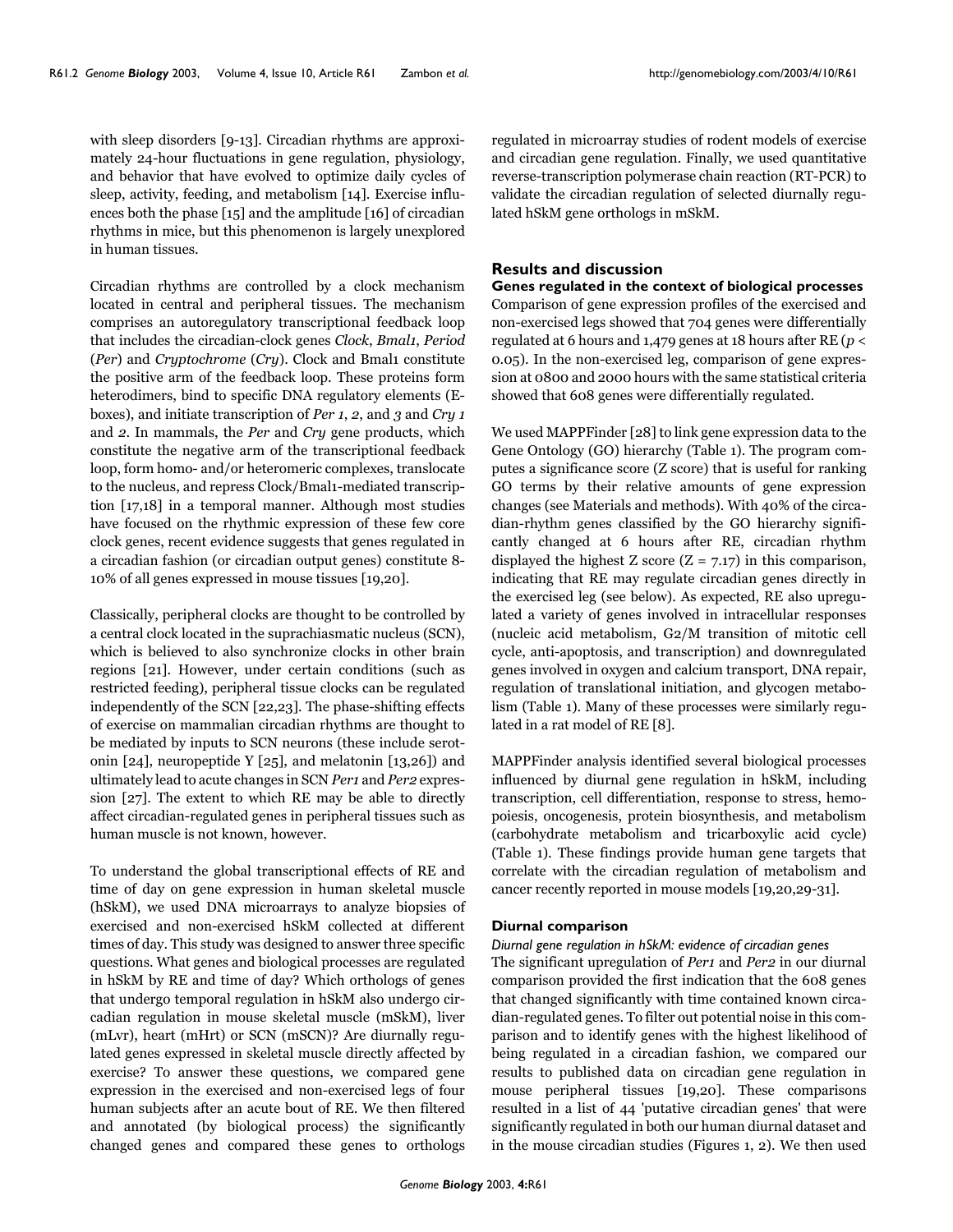## <span id="page-2-0"></span>**Table 1**

# **MAPPFinder analysis**

| Upregulated process     |                                                | C  | M               | T               | z                | Downregulated process                                     | C  | M               | Τ            | z   |
|-------------------------|------------------------------------------------|----|-----------------|-----------------|------------------|-----------------------------------------------------------|----|-----------------|--------------|-----|
| <b>6 hours after RE</b> | Circadian rhythm                               | 4  | $\overline{10}$ | $\overline{13}$ | 7.2              | Oxygen transport                                          | 3  | 8               | 17           | 4.5 |
|                         | Nucleic acid metabolism                        | 59 | 1570            | 2905            | 2.7              | Calcium ion transport                                     | 8  | 44              | 67           | 4.4 |
|                         | Hearing                                        | 3  | 32              | 54              | 2.3              | DNA repair                                                | 16 | 134             | 195          | 4.2 |
|                         | G2/M transition of mitotic cell cycle          | 3  | 34              | 40              | $2.2\phantom{0}$ | Regulation of translational initiation                    | 5  | 26              | 30           | 3.6 |
|                         | Anti-apoptosis                                 | 4  | 53              | 71              | 2.1              | Di-, trivalent inorganic cation<br>transport              | 8  | 66              | 102          | 3.0 |
|                         | Transcription                                  | 38 | 1025            | 1992            | 2.0              | Glycogen metabolism                                       | 4  | 24              | 25           | 2.9 |
| 18 hours after RE       | Protein amino acid phosphorylation             | 60 | 383             | 735             | 4.7              | Peripheral nervous system<br>development                  | 5  | $\mathbf{H}$    | 12           | 5.5 |
|                         | Regulation of cell cycle                       | 42 | 248             | 294             | 4.5              | Glycosphingolipid biosynthesis                            | 3  | 5               | 5            | 5.0 |
|                         | Anti-apoptosis                                 | 12 | 53              | 71              | 3.5              | Antigen processing, endogenous<br>antigen via MHC class I | 3  | 6               | $\mathbf{1}$ | 4.5 |
|                         | Mitochondrion organization and<br>biogenesis   | 5  | 15              | 23              | 3.3              | Iron transport                                            | 4  | $\overline{10}$ | 21           | 4.5 |
|                         | Protein-mitochondrial targeting                | 4  | $\mathbf{H}$    | 9               | 3.2              | Glutamine family amino acid<br>catabolism                 | 4  | 13              | 9            | 3.7 |
|                         | L-Amino-acid transport                         | 3  | 7               | 9               | 3.1              | Male gonad development                                    | 3  | 9               | 12           | 3.4 |
| <b>Diurnal</b>          | Regulation of transcription, DNA-<br>dependent | 46 | 938             | 1852            | 3.7              | Regulation of protein biosynthesis                        | 3  | 7               | 12           | 5.7 |
|                         | Cell differentiation                           | 7  | 68              | 109             | 3.6              | Non-selective vesicle transport                           | 7  | 57              | 63           | 3.7 |
|                         | Response to stress                             | 24 | 452             | 566             | 3.0              | Actin cytoskeleton organization and<br>biogenesis         | 3  | 15              | 23           | 3.5 |
|                         | Hemopoiesis                                    | 3  | 22              | 28              | 2.9              | Cell-cycle arrest                                         | 5  | 37              | 53           | 3.4 |
|                         | Oncogenesis                                    | 4  | 253             | 282             | 2.4              | Main pathways of carbohydrate<br>metabolism               | 7  | 69              | 100          | 3.1 |
|                         | Nucleic acid metabolism                        | 61 | 1570            | 2905            | 2.3              | Tricarboxylic acid cycle                                  | 3  | 20              | 23           | 2.8 |

Filtered genes ( $p < 0.05$ ) were analyzed with MAPPFinder to determine the biological processes that were regulated in each comparison. C, number of genes changed; M, number of genes represented on chip in a process; T, number of genes in the Gene Ontology (GO) process: Z, significance Zscore value. The top six, non-redundant GO terms are shown for each comparison

quantitative RT-PCR to analyze mRNA expression levels of 12 mouse orthologs in mSkM isolated every 4 hours for 24 hours (Figure 3).

# *Circadian regulation of selected mouse orthologs of human diurnal genes and core circadian-clock genes*

Quantitative RT-PCR indicated that the core circadian-clock genes *Bmal1*, *Per1*, and *Per2* and selected mouse orthologs of the 44 putative circadian genes exhibited circadian regulation in mSkM (Figure 3). Quantitative RT-PCR also provided a potential explanation for our inability to detect a significant change in the expression of the circadian-regulated core clock genes *Cry1* and *Bmal1* in hSkM [19,20], as these genes cycle out of phase with *Per1* and *Per2* in mSkM (Figure 3) and in many other tissues, including mLvr [19] and mHrt [19]. As only two time points were measured in the human samples, genes whose peak and trough times are out of phase with our

sampling times (for example, *Cry1* and *Bmal1*) would not be detected.

An interesting finding is that *Per1* and *Per2* are upregulated in the morning in hSkM (Figure 2), and downregulated in the morning in mSkM (Figure 3b). We cannot determine the exact phase of the potentially circadian-regulated genes in hSkM with only two time points of sampling. However, the observed opposite regulation may reflect opposing phases of core clock gene expression between human and mouse peripheral tissues. Further examination of this phenomenon may provide a molecular explanation for the opposite activity/rest cycles in diurnal versus nocturnal mammals.

*Discovery of three conserved putative circadian-regulated genes* To identify conserved circadian-regulated genes, three peripheral tissues were selected for comparison: mHrt [19],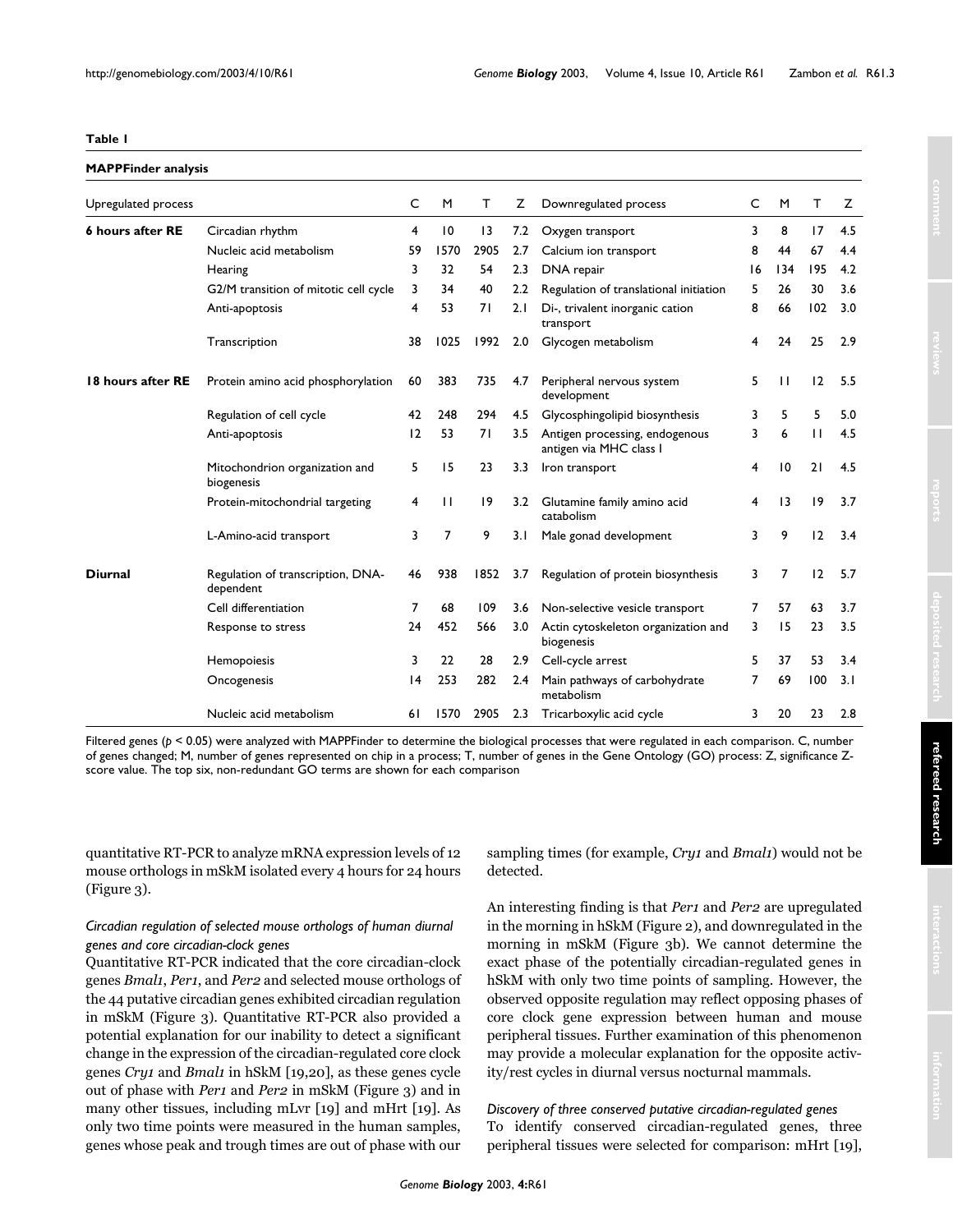

#### Venn diagrams of human genes undergoi their mouse circadian orthologs **Figure 1** ng diurnal regulation compared to

Venn diagrams of human genes undergoing diurnal regulation compared to their mouse circadian orthologs. **(a)** Comparison with mouse circadian gene orthologs reported in [19]; **(b)** comparison with mouse circadian gene orthologs reported in [20]. In the diurnal comparison (0800 vs 2000 h), 608 human genes were changed significantly (*p* < 0.05) in the nonexercised leg. An additional statistical filter was applied (*p* < 0.05 and absolute fold change > 20%) that resulted in a list of 239 diurnally regulated (0800 vs 2000 h) genes, that were compared with the mouse circadian orthologs. Gray shading indicates genes represented in Figure 2. Genes listed to the right of each Venn diagram are the intersection of all three tissues (red numbers). mHrt<sup>s</sup>, mouse ortholog is circadian-regulated in heart [19] (*n* = 462); mLvrs, mouse ortholog is circadian-regulated in liver [19] (*n* = 575); mLvrp, mouse ortholog is circadian-regulated in liver [20] ( $n = 335$ ); mSCNP, mouse ortholog is circadian-regulated in the SCN [20] (*n* = 337).

mLvr [19,20], and hSkM. Four genes were significantly regulated in all three tissues: *Per2*, *Nr1d2* (nuclear receptor subfamily 1, group D, member 2), *Herpud1* (homocysteineinducible, endoplasmic reticulum stress-inducible, ubiquitinlike domain member 1), and *Oazi* (ornithine decarboxylase antizyme inhibitor) (Figures 1, 2). *Per2* is a well-characterized conserved core clock element [18]]. Human *Nr1d2* (*Rev-Erb*β) is 90% identical to mouse *Rev-Erb*α, a newly identified component of the circadian clock that represses the transcription of *Bmal* [32]. Herpud1 appears to be a membrane-bound endoplasmic reticulum protein induced by stress [33]. It contains a ubiquitin-like domain at the amino terminus, indicating its involvement in a protein degradation pathway, a biological process important for maintaining circadian rhythms. The *Oazi* gene product is an inhibitor of antizyme, which inhibits ornithine decarboxylase (ODC), a key enzyme in polyamine biosynthesis that is essential for normal cell growth [34]. The discovery of common circadian genes in multiple tissues suggests that these genes and their patterns of expression are important in a variety of tissue pathways.

### **Exercise comparisons**

*RE regulates circadian genes: evidence for RE-induced phase shifting* We hypothesized that RE affects circadian-regulated gene expression directly in skeletal muscle. In support of this, we found that three core circadian clock genes, *Cry1*, *Per2*, and *Bmal1*, were upregulated 6 hours after RE in the exercised leg (1.5-fold, 1.2-fold, and 1.2-fold, respectively; Figure 2b). Although the RE-induced changes of these circadian clock genes were modest in magnitude, they are statistically significant, coordinated, and precede RE-mediated changes in diurnal genes 18 hours after RE in the exercised leg.

RE appeared to shift the expression patterns of diurnal-regulated genes by upregulating genes ( $n = 12$ ,  $p < 0.1$ ) that normally were repressed in the morning  $(n = 29, p < 0.05)$  or by downregulating genes ( $n = 5$ ,  $p < 0.1$ ) normally induced in the morning  $(n = 15, p < 0.05)$  (Figure 2c). If we extend this analysis to all the diurnal genes that are significantly changed (*p* < 0.05) 18 hours after RE, we find all (64 genes) but one reflect this potential phase-shifting effect.

#### Human genes regulated in the diurnal comparis **Figure 2** on with orthologs that display circadian regulation in mouse heart and liver [19,20], and SCN [20]

Human genes regulated in the diurnal comparison with orthologs that display circadian regulation in mouse heart and liver [19,20], and SCN [20]. The 608 significantly regulated (*p* < 0.05) hSkM genes identified in the diurnal comparison (0800 and 2000 hours) were subjected to an additional statistical filter of absolute fold change > 20% (*n* = 239) and linked to mouse circadian-regulated orthologs. The resultant 44 putative hSkM circadian-regulated genes are represented as boxes and colored in GenMAPP [57] using different filtering criteria. **(a)** The 44 putative hSkM circadian-regulated genes colored by *p*  values and displaying fold changes from the diurnal comparison (0800 vs 2000 hours non-exercised leg). **(b)** The 44 putative hSkM circadian-regulated genes colored by *p* values and displaying fold changes from the comparison 6 hours after RE. **(c)** The 44 putative hSkM circadian-regulated genes colored by *p* values and displaying fold changes from the 18 hours after RE comparison. Red, blue, and gray boxes indicate significant upregulation, downregulation, and no significant regulation, respectively, using *p*-value stringencies defined in the key for each comparison. Numbers to the right of the gene boxes are the fold changes in the diurnal comparison. L, promoter for the light-responsive element; E, E-box (*Clock*/*Bmal1* promoter). Ortholog information is denoted to the left of the gene boxes: mHrt<sup>s</sup> and mLvr<sup>s</sup>, mouse ortholog was circadian-regulated as described [19] in mouse heart or liver, respectively; mLvrp and mSCNp, mouse ortholog was diurnally regulated as described [20] in mouse liver or SCN, respectively.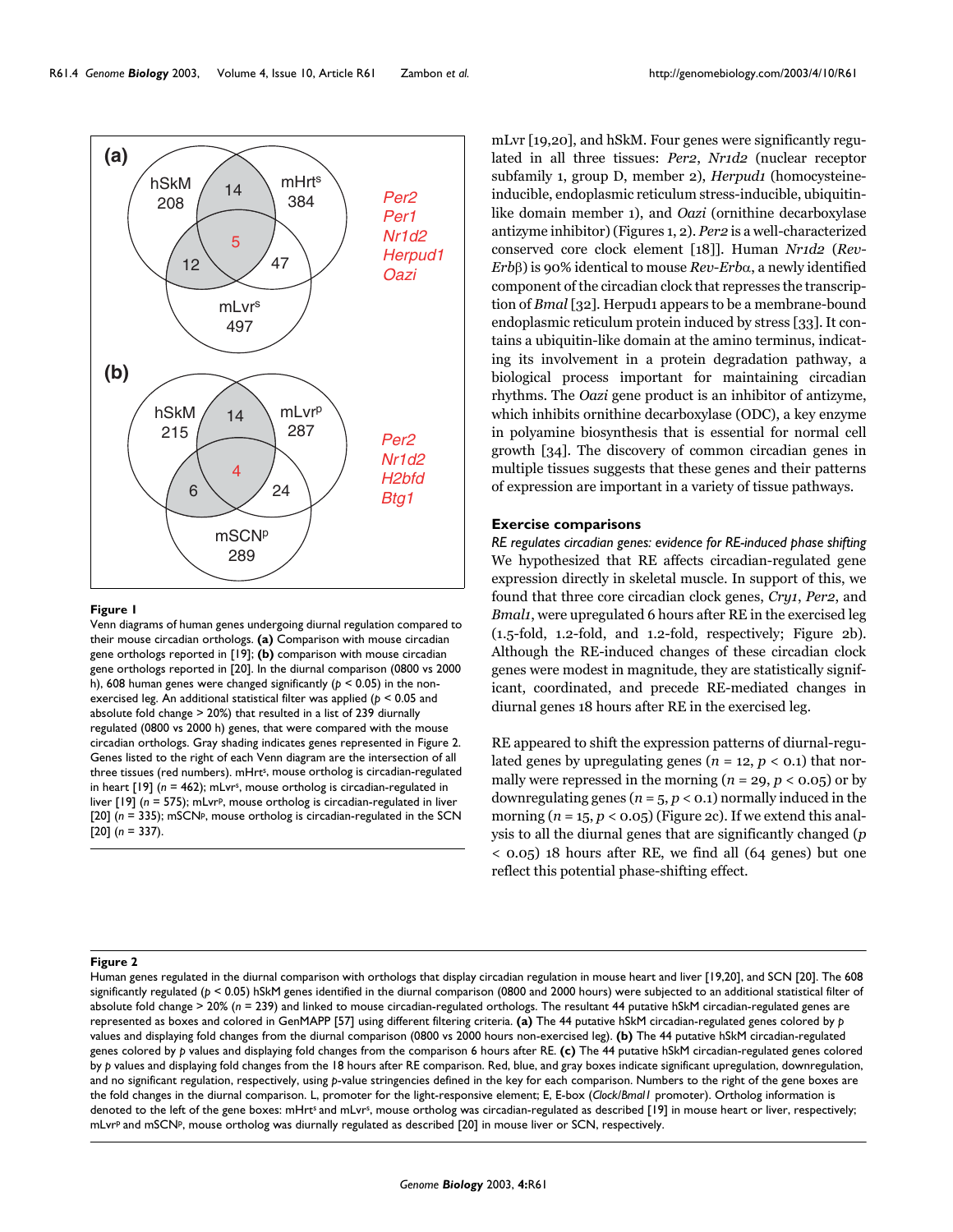

**Figure 2** *(see legend on previous page)*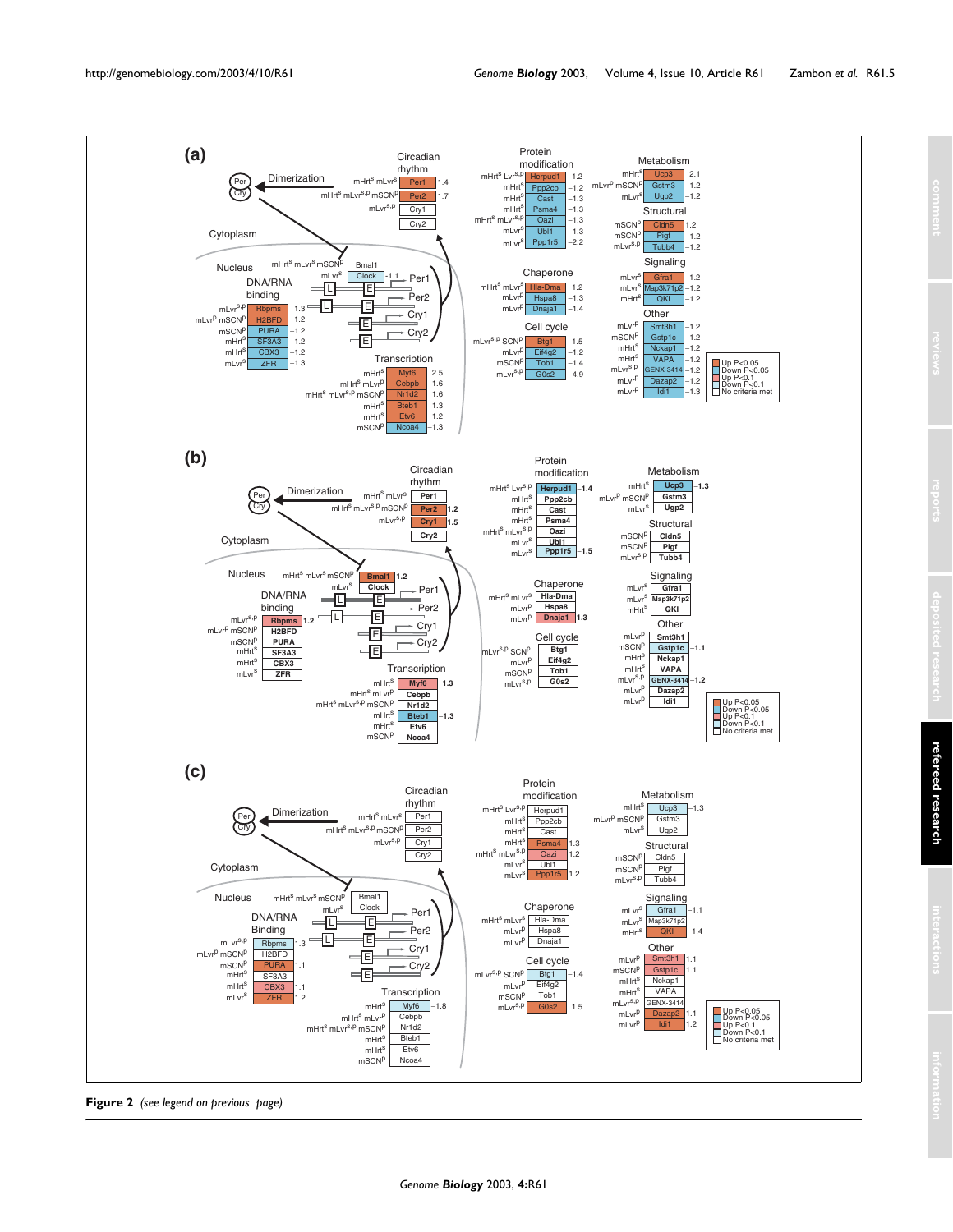

Confirmation of hSkM diurnal gene regulation by analysis of mSkM. Real-time RT-PCR (comparative  $C_T$  method) was performed on total RNA isolated from wild-type C57BL/6J mouse quadriceps muscle, collected at the indicated zeitgeber times (ZT). **(a)** Genes with a cycling phase similar to that of *Bmal1*, a key diurnal clock gene, are shown. **(b)** Genes with a cycling phase similar to that of *Per1* and *Per2*. One-way ANOVA was applied to all time points and confirmed a statistically significant effect of time on gene expression levels (*p* < 0.001 for *Bmal1* and *Hat*; *p* < 0.05 for all others). By normalizing average peak value to the average trough value (12-hour opposite peak), the following fold increases in gene expression were calculated: *Bmal1* = 4.1, *G0s2* = 7.0, Cry  $I = 4.5$ , Nfil3 = 11.1, Per  $I = 3.5$ , Per  $2 = 13.0$ , CIEBPb = 3.5, MyF6 = 3.3, ler3 = 1.8, Hat = 1.8, and Gadd = 2.1. Values are mean 6 SEM. Gapdh was used as

Although we cannot determine whether RE induces a phase advance or phase delay in these genes, our data are consistent with previous studies that show that physical exercise during the day (similar to our study) can induce a circadian phase advance in humans [35] as measured by circulating hormone levels. Our studies now indicate that this phase advance may occur at the level of gene expression in muscle.

# **Comparison of human and rat genes regulated by RE**

To validate our experimental protocol and to identify key genes that may regulate the effects of RE in both humans and rodents, we compared human genes that were regulated by our isotonic RE protocol at 6 hours with rat orthologs that were regulated either transcriptionally or translationally in a published rat eccentric RE study [8] (Figure [4](#page-6-0)). The rat

eccentric exercise protocol induced skeletal muscle hypertrophy [36] and consisted of titanic contractions that were electrically evoked with multistrand electrodes implanted on both sides of the sciatic nerve. Contractions consisted of 10 sets of six repetitions with each repetition lasting 3 seconds. Contractions were stimulated at a frequency of 100 Hz, 6-12 V, 1 msec duration, 9 msec delay. Rat muscles were then harvested 6 hours after the acute bout of exercise [8]. Lists of rat 6-hour RE genes were downloaded from the supplemental data at [37]. Human and rat gene orthologs that were regulated in the same directions are shown in Figure [4](#page-6-0).

Grouping the orthologs by biological function revealed that two genes, *Rrad* (Ras associated with diabetes) and *G6pt1* (glucose-6-phosphatase, transport protein 1), were regulated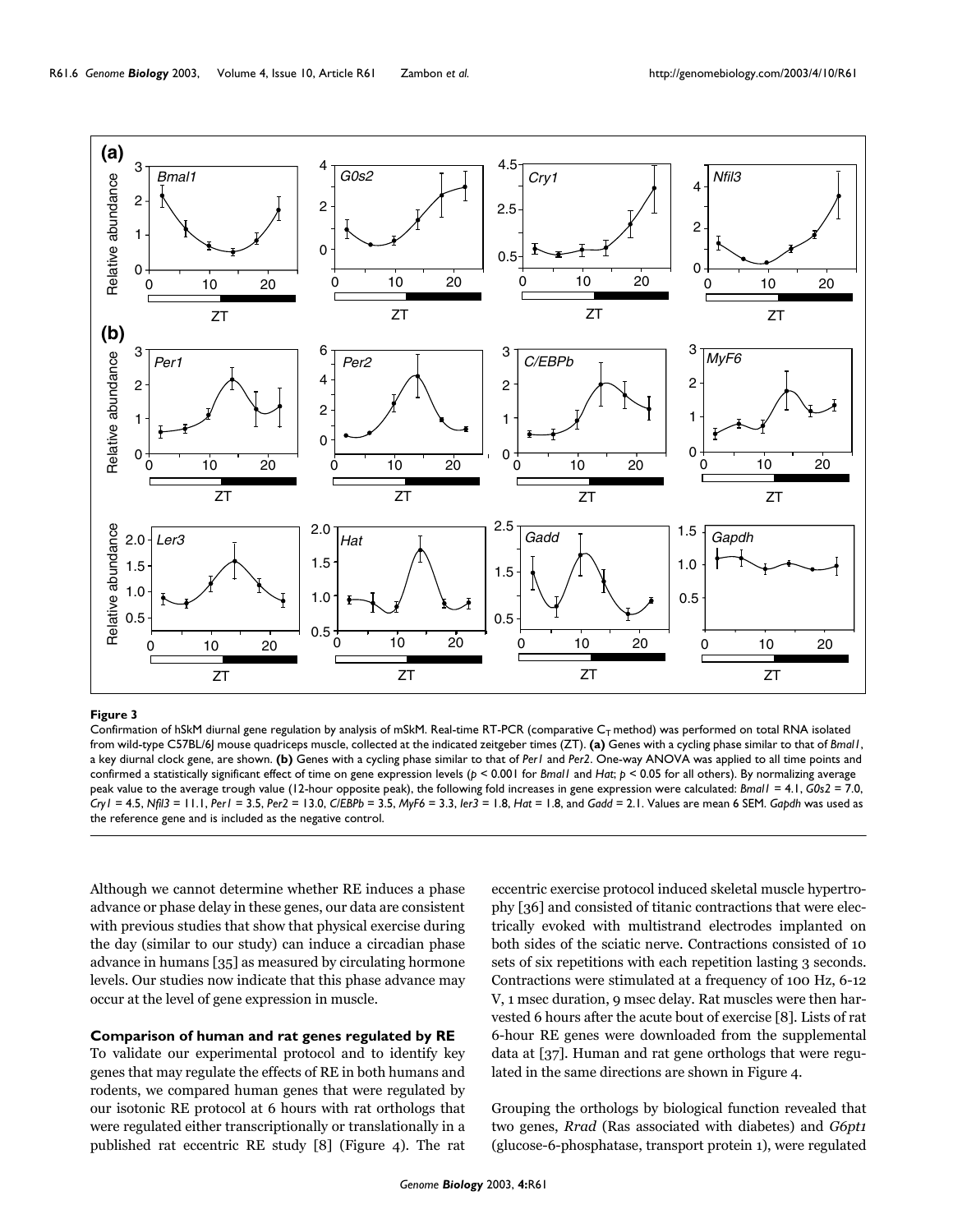<span id="page-6-0"></span>

Gene-regulation model 6 hours after RE. The 144 human genes significantly changed (*p* < 0.05 and fold change > 20%) 6 hours after RE were compared to transcriptionally or translationally regulated rat orthologs (*p* < 0.05) 6 hours after RE in a rat model of RE [8]. Boxes represent individual human genes; red indicates upregulation and blue downregulation. \**IL-1a* was not found in the rat exercise data but is included for discussion purposes.

in directions suggesting decreased glucose transport, and one gene, *Gpd2* (glycerol-3-phosphate dehydrogenase 2 (mitochondrial)) was regulated in a direction that suggested a decrease in glucose metabolism. Other genes involved in the metabolism of glycogen (the cellular storage form of glucose) were also downregulated (Table [1](#page-2-0)).

Interestingly, all three of these genes have been implicated in human diseases. *Rrad* was cloned because it was upregulated in patients with type II diabetes [38]. In cultured muscle and fat cells, overexpression of *Rrad* decreases insulin-stimulated glucose uptake [39]. The upregulation of *Rrad* provides a potential mechanism for previous reports that acute RE reduces insulin-stimulated glucose uptake [40-42]. Mutations in *Gpd2* were found in a family of type II diabetics [43], and mutations in *G6pt1* were found in patients with glycogen storage disease [44].

## **RE regulates potent myogenic genes**

Two potent muscle-remodeling genes, myogenin and myostatin, were regulated in opposite directions in response to RE in humans, providing a potential mechanism for exerciseinduced muscle hypertrophy. Myogenin was upregulated in the 6-hour comparison, and this observation was validated in the published [8] rat RE study (Figure [4\)](#page-6-0). Myogenin, a muscle-specific transcription factor containing a basic helixloop-helix domain, is important for muscle development and differentiation [45]. Myostatin, a member of the TGF-β family, is a negative regulator of skeletal muscle size and was downregulated in our study. It is a potent inhibitor of muscle development and proliferation [46]. Downregulation of myostatin may be associated with skeletal muscle growth [47] and is likely to have a major role in muscle remodeling in response to exercise.

## **Interleukin-1 signaling and exercise**

The interleukin-1 gene (*IL-1*) was upregulated 6 hours after RE (Figure [4\)](#page-6-0). The potential importance of *IL-1* regulation in response to RE is indicated by the fact that two genes regulated by *IL-1*, *Nr4a3* [48] and *Carp* [49], had the highest fold changes (3.5-fold and 2.3-fold, respectively, *p* < 0.05) 6 hours after RE. These two genes were also regulated in the rat exercise study (Figure [4\)](#page-6-0). Furthermore, the vascular endothelial growth factor gene (*Vegf*) [[50](#page-11-1)], which is also regulated by *IL-1*, had the highest fold change at 18 hours after RE (1.6-fold). *Vegf* is believed to be an important mediator of endurance exercise-induced angiogenesis in skeletal muscle [51]. However, resistance exercise protocols do not result in increases in capillaries per muscle area but do result in a redistribution of blood flow to hypertrophied muscle fiber types [4].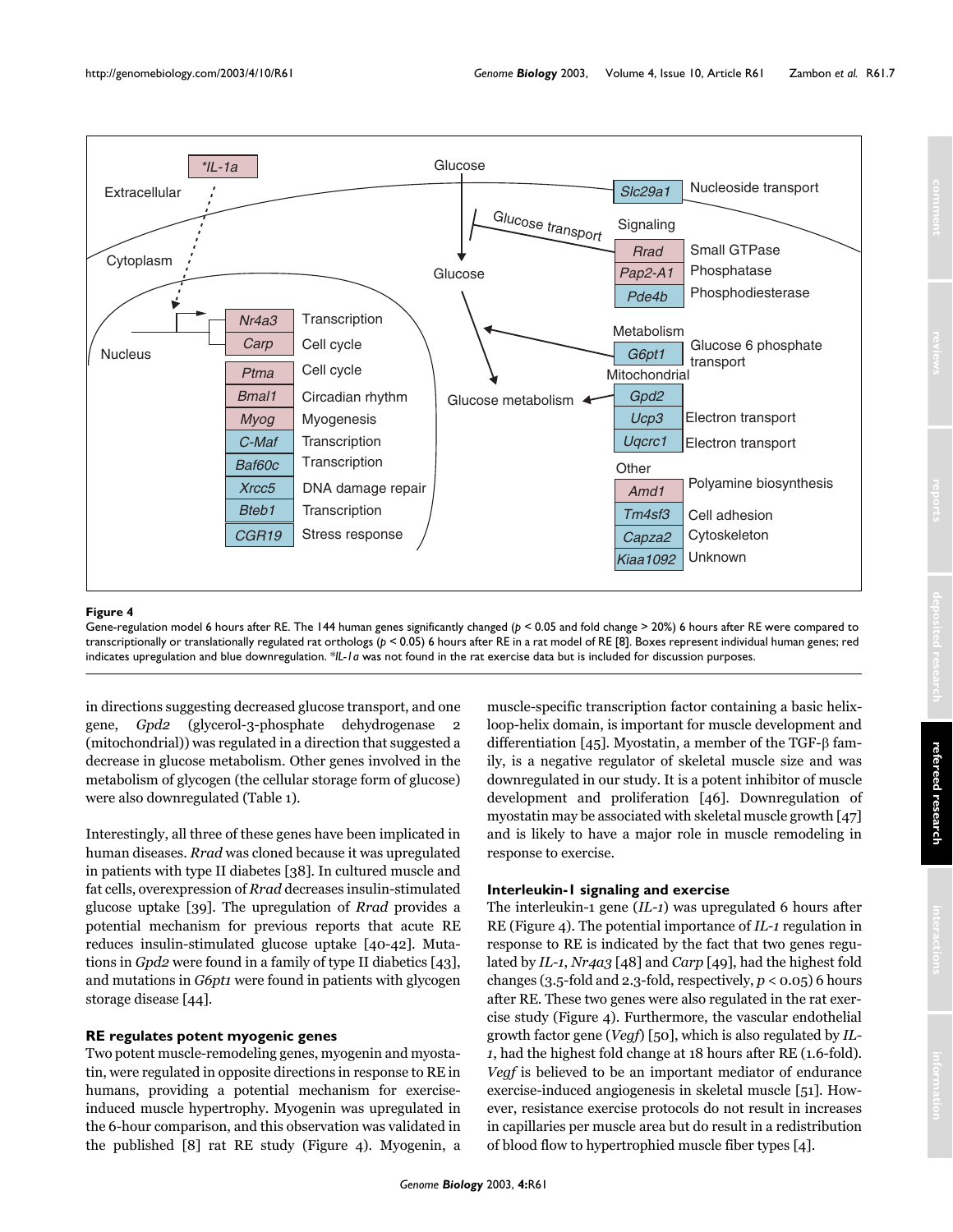

Cluster of genes upregulated 6 hours after RE. Columns indicate each subject and rows indicate individual genes. Each gene is represented by the difference of the genes expression value and the average expression value of the four non-exercised control legs 6 hours after RE. Red indicates upregulated genes, and green indicates downregulated genes. Gene names and descriptions (or GenBank IDs) appear to the right.

# *Hierarchical cluster analysis indicates potential co-regulated gene clusters*

To identify potential co-regulated genes, we performed hierarchical clustering analysis [52] with expression values in the non-exercised leg at 2000 hours as the baseline. Two clusters included genes upregulated at 6 hours after RE (Figure 5), one centered on *Nr4a3* (Figure 5a) and the other on *Rrad* (Figure 5b). These two genes displayed the highest fold changes 6 hours after RE. *Cry1*, a member of the core clock mechanism (Figure 2), was found in the *Nr4a3* cluster.

Two clusters contained core circadian genes *Per1* (Figure [6a](#page-8-0)) and *Per2* (Figure [6](#page-8-0)b) which were upregulated at 0800 hours. A third cluster (Figure [6c](#page-8-0)) contained genes downregulated at 0800 but not at 2000 hours. The *Per2* cluster contained genes that were upregulated both at 0800 hours and in response to exercise (2000 hours + RE).

## **Conclusions**

Analysis of our data in the context of biological processes and pathways allowed us to define physiologically the transcriptional basis of muscle remodeling induced by RE and its potential circadian gene regulation. This large-scale expression analysis of acute RE and circadian gene regulation in hSkM suggests that RE can directly regulate circadian clock genes (*Per2*, *Cry1*, and *Bmal1*) and circadian output genes. Our findings support the emerging idea that peripheral clocks can regulate themselves independently of the SCN [22,23]. If the SCN were responsible for the phase shifting, the same changes in gene expression would have occurred in both the control and exercised legs, which was not observed. However, acute phase advances in SCN *Per1* and *Per2* expression in response to exercise have been observed in hamsters [27]. Whereas the SCN is still probably involved in the long-term effects of clock phase shifting in peripheral tissue, our evidence suggests that the skeletal muscle clock responds quickly to RE by transcriptional regulation of specific clock genes.

Although circadian studies in human tissue are critical for understanding the effects of circadian gene regulation on human physiology, access to ample tissue samples is difficult, costly, and painful. We therefore found it valuable to validate and compare our results with those of similar experiments in rodents, in which tissue can be harvested at multiple time points to establish the circadian cycle. Such comparisons were also valuable in identifying gene orthologs regulated 6 hours after RE in both humans and rats. Cross-species, crosstissue comparisons are essential for defining transcriptional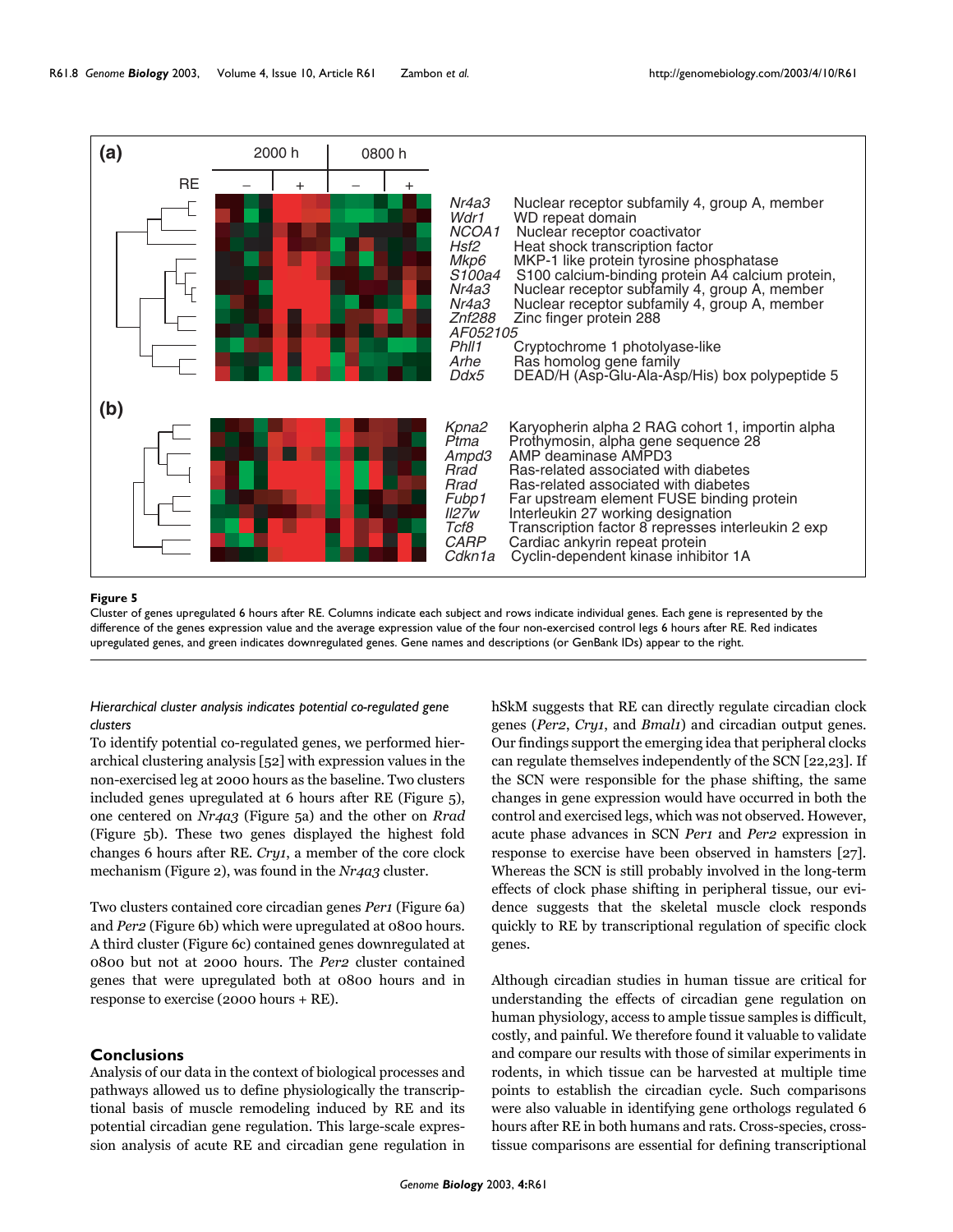<span id="page-8-0"></span>

Cluster of genes regulated in the 0800 hours biopsies. Columns indicate each subject and rows indicate individual genes. Each gene is represented by the difference of the gene-expression value and the average expression value of the four non-exercised control legs 6 hours after RE. Red indicates upregulated genes; green indicates downregulated genes. Gene names and descriptions (or GenBank IDs) appear to the right. **(a)** *Per1* 0800 hours upregulated cluster. **(b)** *Per2* 0800 hours upregulated cluster. **(c)** 0800 hours downregulated cluster.

regulatory pathways of key genes and will allow us to define new genes and pathways responsible for tissue regulation and remodeling.

# **Materials and methods Subjects**

Four healthy men, 31-51 years old, were recruited for study. The subjects had not carried out RE training for at least 3 months before enrolment, had no history of chronic illnesses, and showed no abnormalities on the screening physical examination or routine hematology and chemistry tests. Subjects were admitted to the General Clinical Research Center at San Francisco General Hospital, where they were fed a constant metabolic diet that provided 1.2 g of protein/kg body weight and 35 kcal/kg body weight per day for nine days before the bout of exercise. Equilibration on the diet was evidenced by constancy of urine urea nitrogen excretion. The study protocol was approved by the Committee on Human Research of the University of California, San Francisco, and informed consent was obtained from each subject.

## **Exercise protocol**

Maximum strength (one-repetition maximum) during isotonic knee extension from 90° to 170° was tested in the right leg 8 days before the study exercise session. Subjects did not perform any RE between the testing and the study session. On the ninth hospital day, beginning at 1330 h, subjects performed a vigorous bout of RE with the right leg. Exercise consisted of 10 sets of eight repetitions of isotonic knee extension (Cybex 4850 leg extension, Ronkonkoma, NY) at 80% of the predetermined one-repetition maximum, with 3-min rest periods between sets, over 30-45 min. The isotonic knee extensions include both concentric and eccentric phases.

# **Muscle biopsies**

Muscle biopsies were performed 6 hours (between 1930 and 2000 hours) and 18 hours (between 0730 and 0800 hours the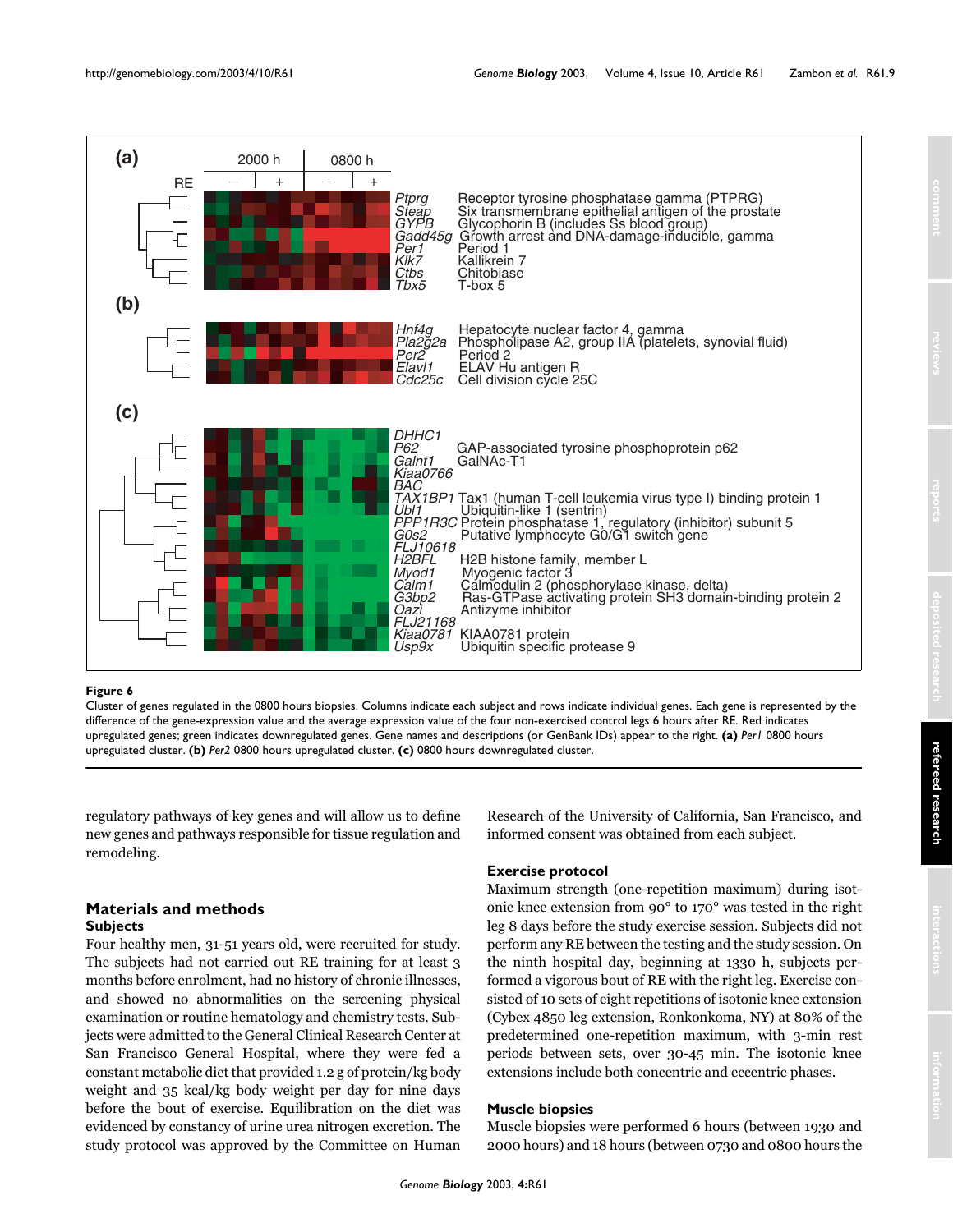next day) after RE in both the exercised and non-exercised leg. Tissue (200-300 mg) was obtained from the lateral portion of each vastus lateralis muscle approximately 20 cm above the knee with a 4-mm Bergstrom needle (Stille, Stockholm, Sweden) under local anesthesia with 1% lidocaine. Blood and visible fat were removed, and the tissue was immediately frozen in liquid nitrogen and stored at -80°C for later analysis. Although relatively homogeneous when compared to other tissues, skeletal muscle is a complex tissue consisting of many cell types, and thus our results must be interpreted in that context.

# **Sample preparation and analysis**

Total RNA was extracted from frozen tissue with a polytron homogenizer and Trizol (Invitrogen, Carlsbad, CA). Fragmented, biotin-labeled cRNA samples were generated from 5- 14 µg total RNA and hybridized to Affymetrix human U95Av2 arrays. For each array, the .cel files were generated with Affymetrix Microarray Suite 5.0 and analyzed with Robust Microarray Analysis (RMA) [53].

#### *Preparation of expression array samples*

Total RNA was extracted from 5-100 mg frozen tissue with a polytron homogenizer and Trizol (Invitrogen) and purified with an RNEasy kit (Qiagen, Santa Clara, CA). Depending on the amount of starting material, 5-14 µg total RNA was reverse transcribed with an oligo-dT primer containing a T7 RNA polymerase promoter (Affymetrix) and then converted into double-stranded cDNA (ds cDNA) with a ds cDNA synthesis kit (Invitrogen). After the second-strand synthesis, ds cDNA was extracted with phenol-chloroform-isoamyl alcohol and recovered by ethanol precipitation. Biotinylated cRNA was generated from ds cDNA by *in vitro* transcription (IVT) with an Enzo BioArray high-yield RNA transcript labeling kit (Affymetrix). After a further round of purification with the Qiagen RNEasy kit, IVT reactions yielded 30-70 µg biotinylated cRNA, which was fragmented into lengths of around 100 base-pairs (bp) before hybridization.

### *Analysis of biotinylated cRNA with HG-U95Av2 microarray*

IVT reaction products  $(5 \mu g)$  were hybridized to Affymetrix Test2 arrays before hybridization to the HG-U95Av2 chip (Affymetrix) to ensure full-length transcript representation of *GAPDH*. Each chip was hybridized to 15 µg fragmented cRNA. Arrays were hybridized and scanned with a GeneArray Scanner (Hewlett-Packard/Affymetrix) at the Genomics Core Facility of the General Clinical Research Center at San Francisco General Hospital.

### **Statistical analysis and comparisons**

Three comparisons were made (Figure 7). Gene expression in the exercised leg was compared with that in the non-exercised leg at 6 and 18 hours after RE. The diurnal effects on gene expression were assessed by comparing gene transcript levels in the non-exercised leg at 2000 and 0800 hours. Two-tailed paired *t* tests were used to compare each sample with its



#### **Figure 7**

Diagram of the experimental protocol. Each volunteer performed a bout of resistance exercise (RE) consisting of 10 sets of eight repetitions of isometric knee extension at 80% of the predetermined one-repetition maximum with a single leg. Biopsies were obtained 6 and 18 hours after RE in both the exercised and non-exercised (contralateral) leg. Arrows denote the three comparisons of gene expression in the biopsy samples.

respective baseline value. These *t* tests were validated using permutation *t* tests. Human U95Av2 chip probe set to gene annotations were obtained from NetAffx [54].

### **Gene Ontology (GO) analysis with MAPPFinder**

Genes that were significantly upregulated or downregulated (*p* < 0.05) were annotated with GO [55] information with the MAPPFinder 1.0 program [28] (Table [1](#page-2-0)). MAPPFinder is an accessory program to GenMAPP [56], a freely available software tool that colors biological pathways with gene expression data [57]. MAPPFinder Z-scores, a statistical measure of significance for gene expression in a given group, were calculated by subtracting the number of genes expected to be randomly changed in a GO term from the observed number of changed genes in that GO term. This value was then divided by the standard deviation of the observed number of genes under a hypergeometric distribution. Output from the MAPP-Finder analysis was manually filtered to remove processes that represented the same genes (typically parent-child processes). The top six biological processes for each comparison are listed in Table [1](#page-2-0). For a biological process to be included in the table, it was required that at least three genes changed significantly (nested results) and the Z-score was >  $\mathfrak{D}$ 

# **Gene expression analysis in mSkM**

Adult male C57BL/6J mice were subjected to a 12-hour light/ 12-hour dark cycle for 2 weeks before tissue collection  $(n = 3$ per time point). Mice were sacrificed every 4 hours for 24 hours, and quadriceps muscle was dissected and rapidly frozen on dry ice. Total RNA was extracted from frozen samples with Trizol (Sigma) and diluted to 0.1 mg/ml. TaqMan real-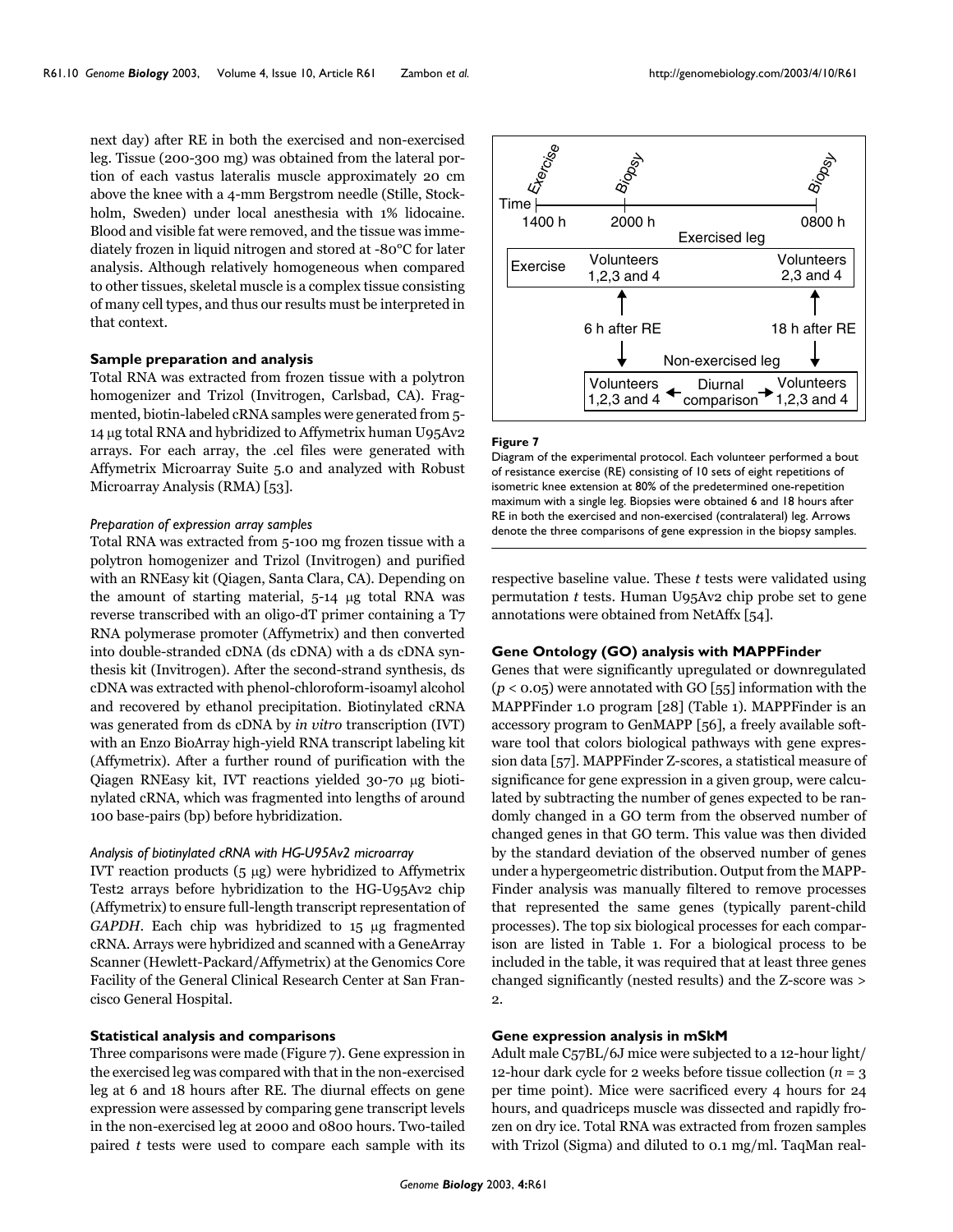time RT-PCR assays were performed using the comparative amplification detection threshold of target gene expression  $(C_T)$  method, an ABI 7700 Sequence Detector, and TaqMan EZ RT-PCR kit reagents (Applied Biosystems, Foster City, CA). Probe and primer sets were designed with Primer Express software (Applied Biosystems). mRNA levels were measured by determining the cycle number at which  $C_T$  was reached. In each sample,  $C_T$  was normalized to *GAPDH* expression, performed in parallel ( $\Delta C_T$ ). Normalized  $\Delta C_T$  values from each time point were then subtracted from the average  $\Delta C_T$  value at all time points ( $\Delta \Delta C_T$ ) to determine the relative abundance values (2-∆∆CT).

# **Linking databases for determining rat and mouse orthologs**

To relate diurnally regulated hSkM genes to known circadianregulated genes (potential hSkM circadian genes), we linked human U95Av2 probe sets to mouse U74Av2 ortholog probe sets using three public databases: NCBI Homologene [58], TIGR Resourcerer [59], and NetAffx. A similar approach was used to link the human and rat orthologs regulated 6 hours after RE (U95Av2 to U34A probe sets). 'Overlap genes' were defined as those exhibiting a fold change greater than 20% at a significance level of *p* < 0.05 that corresponded to significantly changed rodent orthologs based on the statistical filters used in the published studies [8,19,20].

## *Hierarchical clustering analysis*

For hierarchical clustering, we used data from the 3,260 genes (of 12,626 examined) that resulted from a  $p < 0.05$  in any of three comparisons. The analysis was performed with Cluster and TreeView [52]. As input for Cluster, the average (N = 4)  $log_2$  truncated value of the unexercised 2000-hour biopsies (control leg) was used as the baseline. All 3,260 genes were clustered by correlation uncentered similarity metric, using complete linking clustering. Figures were generated with TreeView.

## **Additional data files**

The following additional data files are available with the online version of this article: two Excel sheets containing the Affymetrix data (MAS 4.0, target intensity 800) from rat 6 hours after exercise [8] total and polysomal (Additional data file 1); two Excel sheets containing  $log<sub>2</sub>$  RMA signal values, fold changes, *P* values and probe level annotation, and descriptions of column titles, respectively (Additional data file 2); two sheets with information for linking orthologous probe sets between Affymetrix Hs. U95A, Mm. U74A and Rn. U34A arrays (Additional data file 3); two sheets (Hs RE/rat total RE and Hs RE/rat polysomal RE) of 6 h after exerciseregulated gene orthologs regulated in this study and those published by Chen *et al.* [8] (Additional data file 4); four Excel sheets containing the putative circadian overlap genes (Additional data file 5); and, finally, five sheets each with the unfiltered output results from the MAPPFinder analysis

(Additional data file 6). All of the data, including RMA expression values, annotated chip information, GenMAPP expression dataset [57], MAPPFinder results [28], lists of links between the human and rodent probe sets, and full lists of ortholog matches, are also available for download from the GenMAPP site [60].

# **Acknowledgements**

We thank Karyn A. Esser for insightful discussions and help in revising the manuscript, Bethany Taylor for assistance with manuscript preparation and submission, Stephen Ordway and Gary Howard for editorial assistance, and Chandi Griffith for hybridizing and scanning arrays. J.S.T. is an Investigator and E.L.M. is a Research Associate in the Howard Hughes Medical Institute. This work is supported by the J. David Gladstone Institutes, the San Francisco General Hospital General Clinical Research Center (RR-00083), the National Heart, Lung, and Blood Institute (HL61689, HL60664), the NHLBI Programs for Genomic Applications (BayGenomics HL66621), and Diabetes, Endocrinology & Metabolism Training Grant (DK07418).

## **References**

- 1. Ryan AS: **[Insulin resistance with aging: effects of diet and](http://www.ncbi.nlm.nih.gov/entrez/query.fcgi?cmd=Retrieve&db=PubMed&dopt=Abstract&list_uids=11103847) [exercise.](http://www.ncbi.nlm.nih.gov/entrez/query.fcgi?cmd=Retrieve&db=PubMed&dopt=Abstract&list_uids=11103847)** *Sports Med* 2000, **30:**327-346.
- 2. Pollock ML, Franklin BA, Balady GJ, Chaitman BL, Fleg JL, Fletcher B, Limacher M, Piña IL, Stein RA, Williams M, Bazzarre T: **[AHA Sci](http://www.ncbi.nlm.nih.gov/entrez/query.fcgi?cmd=Retrieve&db=PubMed&dopt=Abstract&list_uids=10683360)[ence Advisory. Resistance exercise in individuals with and](http://www.ncbi.nlm.nih.gov/entrez/query.fcgi?cmd=Retrieve&db=PubMed&dopt=Abstract&list_uids=10683360) without cardiovascular disease: benefits, rationale, safety, and prescription. An advisory from the Committee on Exercise, Rehabilitation, and Prevention, Council on Clinical Cardiology, American Heart Association; Position paper [endorsed by the American College of Sports Medicine.](http://www.ncbi.nlm.nih.gov/entrez/query.fcgi?cmd=Retrieve&db=PubMed&dopt=Abstract&list_uids=10683360)** *Circulation* 2000, **101:**828-833.
- 3. Baar K, Esser K: **[Phosphorylation of p70\(S6k\) correlates with](http://www.ncbi.nlm.nih.gov/entrez/query.fcgi?cmd=Retrieve&db=PubMed&dopt=Abstract&list_uids=9886927) [increased skeletal muscle mass following resistance](http://www.ncbi.nlm.nih.gov/entrez/query.fcgi?cmd=Retrieve&db=PubMed&dopt=Abstract&list_uids=9886927) [exercise.](http://www.ncbi.nlm.nih.gov/entrez/query.fcgi?cmd=Retrieve&db=PubMed&dopt=Abstract&list_uids=9886927)** *Am J Physiol* 1999, **276:**C120-C127.
- 4. McCall GE, Byrnes WC, Dickinson A, Pattany PM, Fleck SJ: **[Muscle](http://www.ncbi.nlm.nih.gov/entrez/query.fcgi?cmd=Retrieve&db=PubMed&dopt=Abstract&list_uids=8941522) [fiber hypertrophy, hyperplasia, and capillary density in col](http://www.ncbi.nlm.nih.gov/entrez/query.fcgi?cmd=Retrieve&db=PubMed&dopt=Abstract&list_uids=8941522)[lege men after resistance training.](http://www.ncbi.nlm.nih.gov/entrez/query.fcgi?cmd=Retrieve&db=PubMed&dopt=Abstract&list_uids=8941522)** *J Appl Physiol* 1996, **81:**2004- 2012.
- 5. Dusterhoft S, Putman CT, Pette D: **[Changes in FGF and FGF](http://www.ncbi.nlm.nih.gov/entrez/query.fcgi?cmd=Retrieve&db=PubMed&dopt=Abstract&list_uids=10653356) [receptor expression in low-frequency-stimulated rat mus](http://www.ncbi.nlm.nih.gov/entrez/query.fcgi?cmd=Retrieve&db=PubMed&dopt=Abstract&list_uids=10653356)[cles and rat satellite cell cultures.](http://www.ncbi.nlm.nih.gov/entrez/query.fcgi?cmd=Retrieve&db=PubMed&dopt=Abstract&list_uids=10653356)** *Differentiation* 1999, **65:**203- 208.
- 6. Richardson RS, Wagner H, Mudaliar SR, Saucedo E, Henry R, Wagner PD: **[Exercise adaptation attenuates VEGF gene expression in](http://www.ncbi.nlm.nih.gov/entrez/query.fcgi?cmd=Retrieve&db=PubMed&dopt=Abstract&list_uids=10924077) [human skeletal muscle.](http://www.ncbi.nlm.nih.gov/entrez/query.fcgi?cmd=Retrieve&db=PubMed&dopt=Abstract&list_uids=10924077)** *Am J Physiol Heart Circ Physiol* 2000, **279:**H772-H778.
- 7. Pilegaard H, Ordway GA, Saltin B, Neufer PD: **[Transcriptional reg](http://www.ncbi.nlm.nih.gov/entrez/query.fcgi?cmd=Retrieve&db=PubMed&dopt=Abstract&list_uids=11001762)[ulation of gene expression in human skeletal muscle during](http://www.ncbi.nlm.nih.gov/entrez/query.fcgi?cmd=Retrieve&db=PubMed&dopt=Abstract&list_uids=11001762) [recovery from exercise.](http://www.ncbi.nlm.nih.gov/entrez/query.fcgi?cmd=Retrieve&db=PubMed&dopt=Abstract&list_uids=11001762)** *Am J Physiol Endocrinol Metab* 2000, **279:**E806-E814.
- 8. Chen YW, Nader GA, Baar KR, Fedele MJ, Hoffman EP, Esser KA: **[Response of rat muscle to acute resistance exercise defined](http://www.ncbi.nlm.nih.gov/entrez/query.fcgi?cmd=Retrieve&db=PubMed&dopt=Abstract&list_uids=12433947) [by transcriptional and translational profiling.](http://www.ncbi.nlm.nih.gov/entrez/query.fcgi?cmd=Retrieve&db=PubMed&dopt=Abstract&list_uids=12433947)** *J Physiol* 2002, **545:**27-41.
- 9. Eastman CI, Hoese EK, Youngstedt SD, Liu L: **[Phase-shifting](http://www.ncbi.nlm.nih.gov/entrez/query.fcgi?cmd=Retrieve&db=PubMed&dopt=Abstract&list_uids=8623034) [human circadian rhythms with exercise during the night](http://www.ncbi.nlm.nih.gov/entrez/query.fcgi?cmd=Retrieve&db=PubMed&dopt=Abstract&list_uids=8623034) [shift.](http://www.ncbi.nlm.nih.gov/entrez/query.fcgi?cmd=Retrieve&db=PubMed&dopt=Abstract&list_uids=8623034)** *Physiol Behav* 1995, **58:**1287-1291.
- 10. Copinschi G, Spiegel K, Leproult R, Van Cauter E: **[Pathophysiology](http://www.ncbi.nlm.nih.gov/entrez/query.fcgi?cmd=Retrieve&db=PubMed&dopt=Abstract&list_uids=10752069) [of human circadian rhythms.](http://www.ncbi.nlm.nih.gov/entrez/query.fcgi?cmd=Retrieve&db=PubMed&dopt=Abstract&list_uids=10752069)** *Novartis Found Symp* 2000, **227:**143- 157. discussion 157-162
- 11. Baehr EK, Fogg LF, Eastman CI: **[Intermittent bright light and](http://www.ncbi.nlm.nih.gov/entrez/query.fcgi?cmd=Retrieve&db=PubMed&dopt=Abstract&list_uids=10600904) [exercise to entrain human circadian rhythms to night work.](http://www.ncbi.nlm.nih.gov/entrez/query.fcgi?cmd=Retrieve&db=PubMed&dopt=Abstract&list_uids=10600904)** *Am J Physiol* 1999, **277:**R1598-R1604.
- 12. Zisapel N: **[Circadian rhythm sleep disorders: pathophysiology](http://www.ncbi.nlm.nih.gov/entrez/query.fcgi?cmd=Retrieve&db=PubMed&dopt=Abstract&list_uids=11463135) [and potential approaches to management.](http://www.ncbi.nlm.nih.gov/entrez/query.fcgi?cmd=Retrieve&db=PubMed&dopt=Abstract&list_uids=11463135)** *CNS Drugs* 2001, **15:**311-328.
- 13. Van Reeth O, Sturis J, Byrne MM, Blackman JD, L'Hermite-Baleriaux M, Leproult R, Oliner C, Refetoff S, Turek FW, Van Cauter E: **[Noc](http://www.ncbi.nlm.nih.gov/entrez/query.fcgi?cmd=Retrieve&db=PubMed&dopt=Abstract&list_uids=8023928)[turnal exercise phase delays circadian rhythms of melatonin](http://www.ncbi.nlm.nih.gov/entrez/query.fcgi?cmd=Retrieve&db=PubMed&dopt=Abstract&list_uids=8023928) [and thyrotropin secretion in normal men.](http://www.ncbi.nlm.nih.gov/entrez/query.fcgi?cmd=Retrieve&db=PubMed&dopt=Abstract&list_uids=8023928)** *Am J Physiol* 1994, **266:**E964-E974.